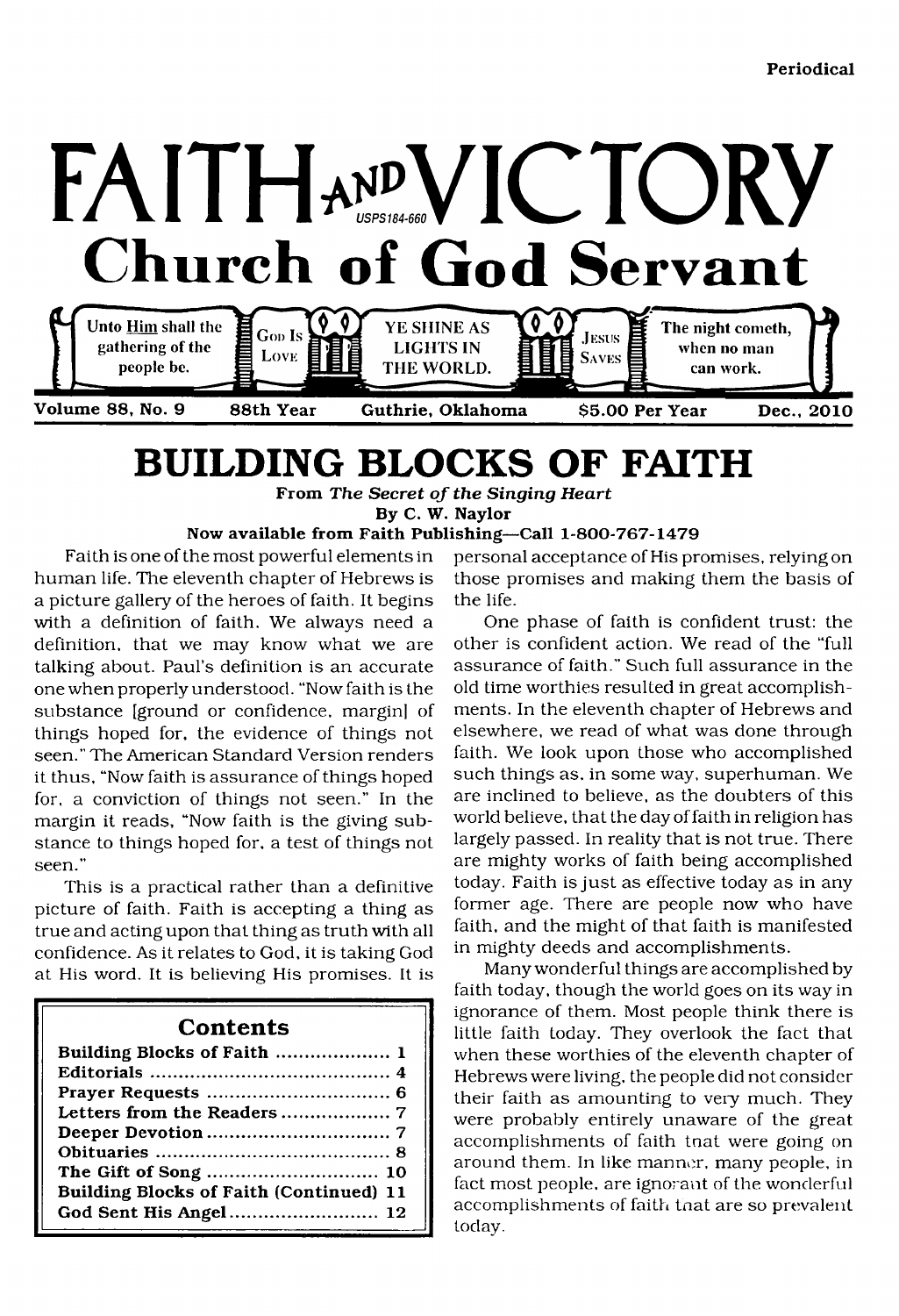When we read of the accomplishments of faith in the eleventh chapter of Hebrews, it is natural for us to say, "I am not like those; I cannot have faith such as they had." I am not so sure of that. They were only common folk with perhaps little more than average faith. It may be that we shall accomplish a little less than they accomplished, but faith in us will produce real results just the same.

The day in which they lived was no more favorable for faith than today. In fact, there was not so much faith then as today. Christian knowledge and Christian experience have laid a broader ground for faith, a surer foundation than they had in former ages. Faith is just as mighty today and will accomplish as much as in the ancient day. Perhaps we shall not duplicate the things they did. That may not be necessary or perhaps it would not serve any good purpose if we should do so. But faith is the gift of God, and He is willing to impart it to each of us.

We already have much natural faith. The faith we have is the basis of our lives. Without faith the business world could not operate. Home life would not be possible. Religion could not exist. Government would be powerless. No great undertakings would ever be begun. Accomplishments, of whatsoever sort, are based on faith. No wonder we are urged in the Scriptures to "have faith in God."

Faith in God is believing Him. We can have no satisfactory relations with Him, except through faith. We are saved by faith; we are kept by faith. We are justified by faith. We stand by faith. We rejoice by faith. Assurance of immortality is a matter of faith. Faith is the victory that overcometh the world.

The apostles had faith. Jesus said to them, "Ye believe in God." Faith brings certainty. Without faith there can be no certainty. It brought certainty to Paul. He said, "I know whom I have believed, and am persuaded that he is able to keep that which I have committed unto him against that day."

God is worthy to be believed. He cannot lie because His whole nature is truth and righteousness. He never changes. He never forgets His promises. He never turns away from those who trust Him. Therefore, have faith in God. We should hold the attitude toward the Word of God that was held by an old Saint who was nearing the sunset of life. A minister quoted to her, "Lo, I am with you alway," and said. "What a blessed

promise this is." "Ah," said she, "that is not a promise, it is just a fact."

God's promises are facts. They are actual facts, or potential facts. They are either facts to us or may become facts to us by trusting them. The greatest fact in the lives of God's people is that they believe in God, and they act upon that belief in a way that produces definite results in Christian living—holiness of heart and life, and true happiness. In fact, there can be no other basis of true happiness, save faith. It is the foundation of all. To believe in God as the New Testament pictures Him, to accept Him as He is represented to be, and to submit to Him as such faith should lead us to do is to be happy.

One needful thing is that we believe in God as He reveals Himself to be. We must do this *quite apart from any innerfeelings we may have about Him or any fears we may have about Him.* He is what He reveals Himself to be. If we feel He may be other than what He represents Himself to be, it is because we do not definitely believe that representation of Himself is true. We read God's promises, and often we cannot feel that they mean just what they say or that God will make them true to us. We fear and tremble when facing various things in life, though God has promised to be with us and help us. He has promised us victory through Jesus Christ all along the Christian way. Yet how many times we shrink and tremble and walk in uncertainty.

Unbelief is the source of all this. Abraham believed God; therefore he did not stumble at God's promise. He took God at His word, then acted upon His word just as though there could be no such thing as questioning it. God's Word is true. His promises were meant to be fulfilled. They are "yea and amen" to everyone who believeth. God has no desire to avoid fulfilling that which He has promised to do. He is under no compulsion. He promised because He *wanted* to do the things He promised to do.

He will do what He has promised. Do you believe it? It is true, whether or not you believe it. You will get the benefit of it only by believing it. You can believe it. You have the power to believe it. All fears that God will not do what He has promised are foolish fears. If you will believe, God will do the rest. If you will trust there will be no failure. If you will go ahead in faith, doubting nothing, your way will be prepared before you. The victory will ever be yours. You will be able to stand in the evil day. Whatever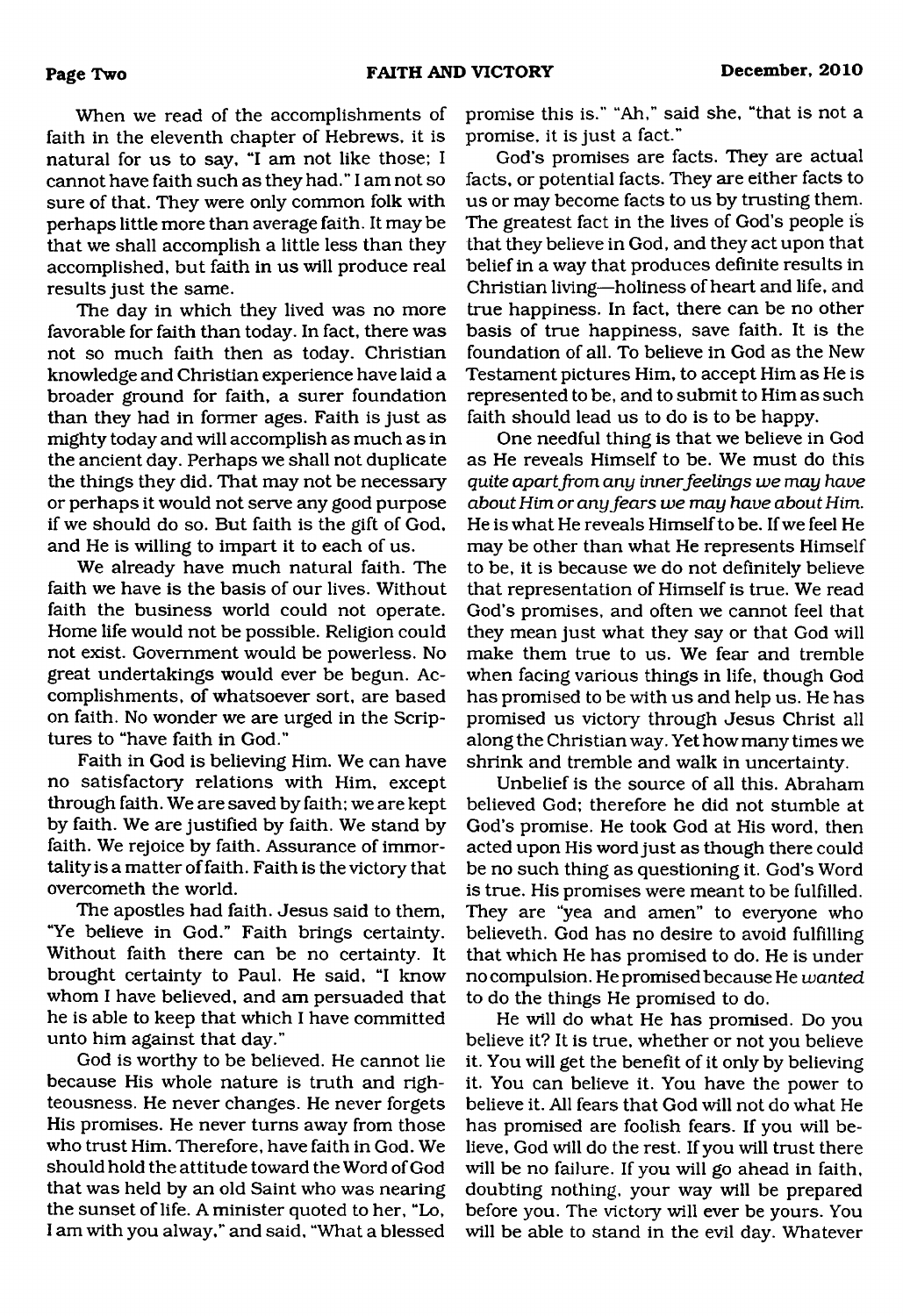comes cannot overwhelm you. Your strength will be equal to your need. "Have faith in God."

The Psalmist declared that he would not fear though war was made upon him. That was the language of faith. Faith gave him courage. It will give you courage. There is no telling what God will do for those who trust Him. What will earthly governments do for their citizens? Here is an illustration: Great Britain sent ten thousand men on a long voyage by sea, then seven hundred miles over sun-scorched trails through the jungles of Africa to fight their way through an armed and brave enemy to rescue one man. That man had been arrested and imprisoned illegally and unjustly. His life was at stake. So Great Britain risked the lives of ten thousand men that he might be saved.

If an earthly government will do this to save one of its citizens, what will the government of heaven do to save one of its citizens who appeals to it? Jesus said twelve legions of angels were ready to assist Him and to defend Him, and we are told that "the angel of the Lord encampeth round about them that fear him, to deliver them." "Have faith in God."

The life of faith is the most satisfactory of all lives. In fact, it is the only satisfactory life. Matthew Henry has said, "None live so easily, so pleasantly, as those who live by faith."

Children implicitly trust their parents. They believe they will be protected and cared for. They believe their needs will be supplied. They believe they have nothing to fear. They have the confidence expressed by the little boy who was threatened with injury by a larger boy. He said, as he looked the other squarely in the face, "No, you won't hurt me. My daddy won't let you." If we have the same confident trust in God, we can say, "God will not let you" do the things that are threatened. God *will* protect us. God *will* help us.

This is not imagination. It is reality. We should cultivate an attitude of faith toward God, an expectancy that He will take care of us. This brings to us the confident assurance that we have nothing to fear. This in turn brings rest and peace. When we have learned to exercise such faith, we have learned the *Secret of the Singing Heart.*

C. B. Larson says, "We should train ourselves to meet everything in that attitude of mind that expects all things to work out right." Why should we not have such an attitude? Why

should we not expect such things? We have every reason to be confident of this result. Instead of questioning, fearing or trembling, lest we may fail, let us exercise definite faith in God and day by day build up ourselves and erect a structure of Christian character and Christian life, worthy of the God who helps us. Someone has said, "Do not wonder if you will fail, but think how you are going to succeed." That is the attitude with which we should face life. Success is the product of faith. We should expect to succeed as well as determine to succeed.

Faith produces the building blocks wherewith we build up life. These building blocks of faith are not like the child's blocks, with which it builds up a tottery structure which falls at a touch. No, faith furnishes concrete blocks to build an enduring structure. With them, we can build a life that the earthquakes of unfavorable circumstances cannot throw down.

Faith manifests itself in or leads to obedience. If we believe God is King and has the right to rule over us, and if we believe the Bible is His law, it will bring us into an attitude of obedience. It will be our joy to do His will. Such faith will end rebellion. There will be no questioning, but sincere, wholehearted obedience. It will not be the obedience of fear but the obedience of love. Its language is, "I delight to do thy will, O God."

Faith also manifests itself in submission to God. God's will becomes sweet to us, and this submission to Him becomes a great building force in our lives.

This faith also manifests itself in fidelity and loyalty to principles of right. It makes us willing to sacrifice and to serve and makes service fruitful in joyfulness.

Faith results in honoring God by giving credit to His promises. If we shall "set to our seal that God is true" then we can say like the prophet in II Kings 6, "He that is for us is more than they that be against us." Faith has an inborn courage that can face anything. This courage is not the result of assumption. It is founded on solid facts.

It is not enough to believe in God. We must believe in ourselves as well. Oliver Wendell Holmes said, "Men who succeed have faith in themselves and faith in their fellows. Doubt either, and you are doomed."

(Continued on page eleven.)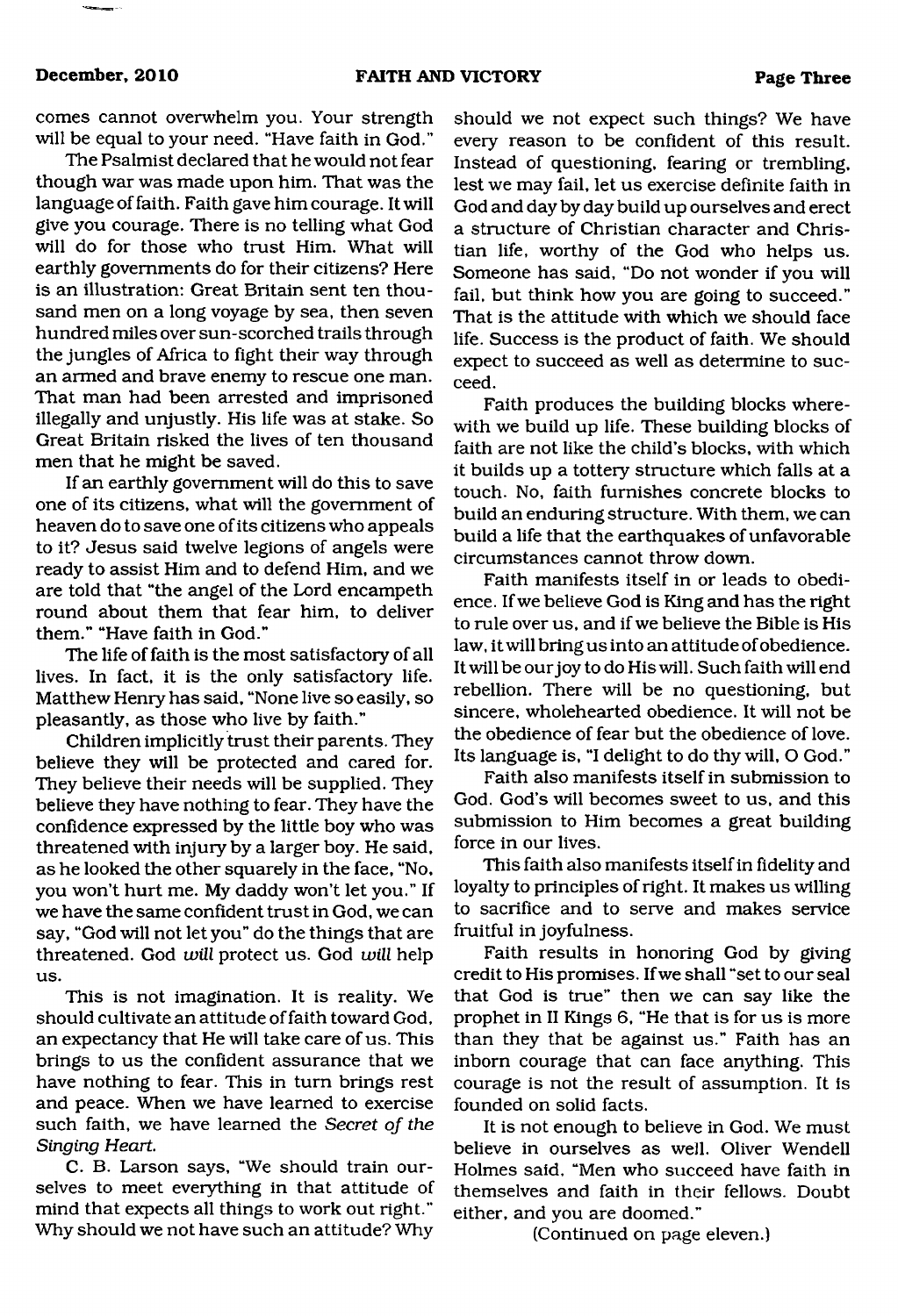### **FAITH AND VICTORY 12 PAGE HOLINESS MONTHLY** -------

This non-sectarian paper is edited and published in the interest of the universal CHURCH OF GOD each month (except August of each year, and we omit an issue that month to attend camp meetings), by Willie Murphey. and other consecrated workers at the FAITH PUBLISHING HOUSE, 4318 S. Division, Guthrie, OK 73044.

Notice to subscribers: When you move or change your address, please write us at once, giving your old and new address, and include your zip code number.

Dated copy for publication must be received by the 18th of the month prior to the month of issue.

### **SUBSCRIPTION RATES**

#### . . . . . . . . .

Single copy, one year......................................................\$5.00 Package of 5 papers to one address, one year ......... \$20.00 Larger quantities are figured at the same rate.

This publication teaches salvation from all sin, sanctification for believers, unity and oneness for which Jesus prayed as recorded in John 17:21, and manifested by the apostles and believers after Pentecost. By God's grace we teach, preach, and practice the gospel of the Lord Jesus Christ-the same gospel that Peter, John, and Paul preached, taught, and practiced, including divine healing for the body. James 5:14-15.

Its motto: Have faith in God. Its object: The glory of God and the salvation of men: the restoration and promulgation of the whole truth to the people in this "evening time" as it was in the morning Church of the first century; the unification of all true believers in one body by the love of God. Its standard: Separation from sin and entire devotion to the service and will of God. Its characteristics: No discipline but the Bible, no bond of union but the love of God, and no test of fellowship but the indwelling Spirit of Christ.

Through the Free Literature Fund thousands of gospel tracts are published and sent out free of charge as the Lord supplies. Cooperation of our readers is solicited, and will be appreciated in any way as the Bible and the Holy Spirit teach you to do or stir your heart. "Freely ye have received, freely give." Read Ex. 25:2; I Chron. 29:9; II Cor. 9:7; and Luke 6:38.

Freewill offerings sent in to the work will be thankfully received as from the Lord. Checks and money orders should be made payable to Faith Publishing House. All donations are tax deductible.

A separate Missionary Fund is maintained in order to relay missionary funds from our readers to the support of home and foreign missionaries and evangelists.

In order to comply with Oklahoma laws as a non-profit religious work, the Faith Publishing House is incorporated thereunder.

The Faith and *Victory* is published monthly, except August, for \$5.00 per year by:

**FAITH PUBLISHING HOUSE P. O. Box 518, 4318 S. Division, Guthrie, OK 73044 Office phone numbers: 405-282-1479, 800-767-1479; fax number: 405-282-6318. Internet address: <http://www.faithpublishing.com>**

**Postmaster: Send address changes to:** *Faith and Victory,* **P. O. Box 518, Guthrie, OK 73044.**



"Again, the kingdom of न्द heaven is like unto a merchant man, seeking goodly *C ditorials*  $\frac{1}{2}$  pearls: Who, when he had found one pearl of great price, went and sold all that he had, and bought it." Matthew

> When a family settles into a home and lives there for a number of years they usually accumulate a wide variety of personal possessions. It is

not until the family begins to anticipate a move, or a sale, that they realize how many things they really have collected over the years. Some of the things may mainly have a sentimental value that sparks a memory of an event from years gone by, other things may have little value but the owner thought the item might be useful at a future time. Then there are things that have greater value to the owner, things that are useful, things that are treasured and cherished, and things that are irreplaceable. When people have suffered the loss of their home by a natural disaster or a fire they often realize the value of things like family pictures and photo albums. It is only natural that we treasure the memories of our families; when our children were young and the exciting things that we did together—recollection of those days brings joy to a parent's heart.

There are some people who are collectors. What people collect includes a wide variety of items. Some might be as simple as pretty rocks, seashells, spoons, plates, model trains, dolls and barbed wire to more expensive items like guns, art work, antique cars and airplanes. Some years ago I worked with a man who collected bricks. He had an attractive display in his basement of a large variety of bricks from many places. Some old bricks even had the warning, "Don't spit on sidewalk" on them. When a person who has an interest in collecting travels to different places, they keep a "sharp eye" out for the things that they are interested in. It is not unusual for them to spend hours going to garage sales, looking through antique stores and places that sell second hand merchandise, always looking for another item to complement their collection.

When someone is an avid collector the rest of the family soon learns what they have to be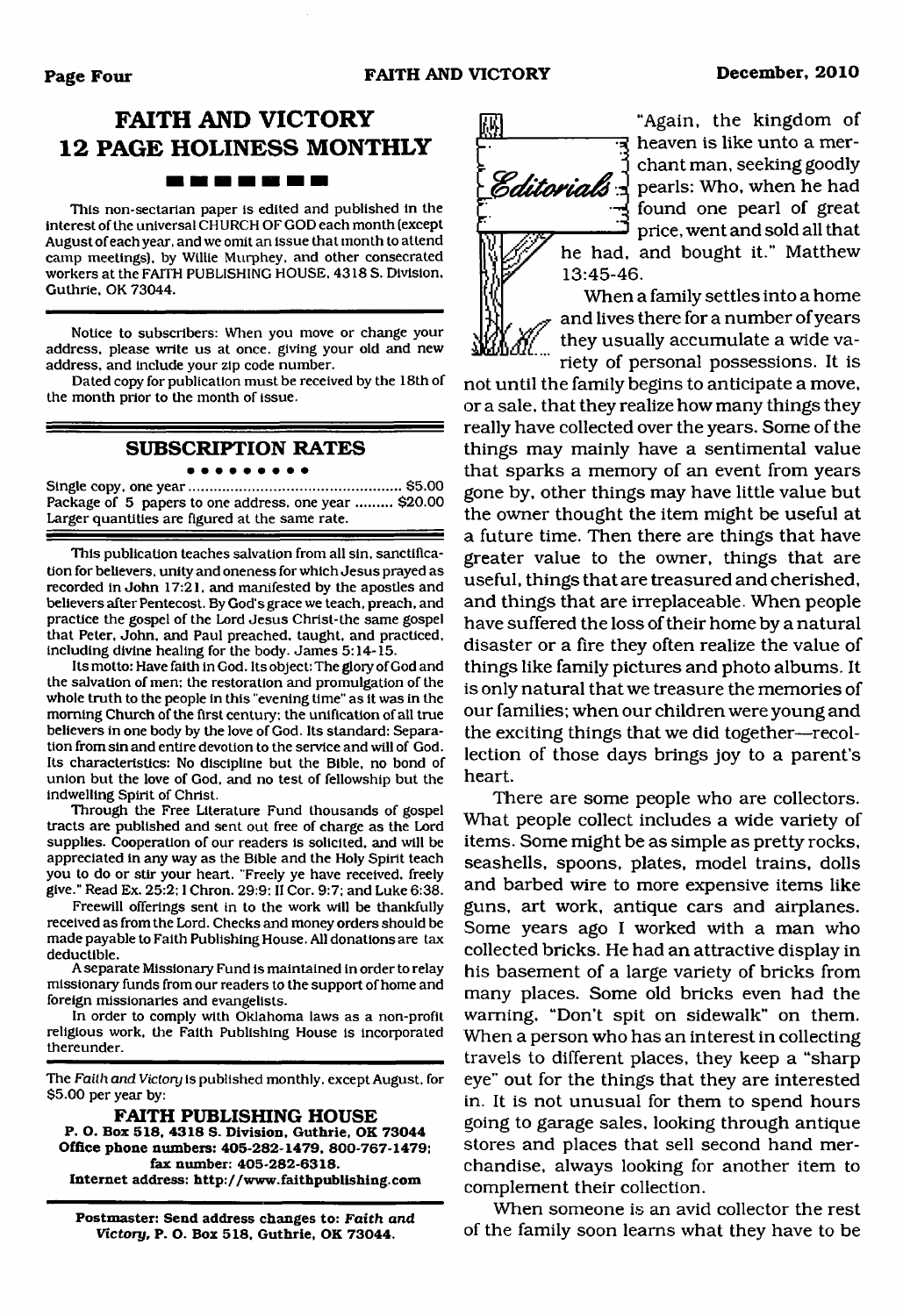careful with, for the objects of ones affection rate highly in their mind and when someone disturbs the collection, they also disturb the collector. This behavioral trait of man, to be a collector, has evidently been demonstrated since early times. When Jacob was leaving the country of his father-in-law, Laban, Jacob took his wives, children and livestock, and started for Canaan, his homeland. Jacob's wife, Rachael, got into her father's collection of gods and took some of them with her. This action really raised the ire of her father when he found out what had happened about them leaving the country. He gathered some of his servants together and chased after them. By the time he caught up with them the Lord God had spoken to him and told him to do them no harm.

Jesus was acquainted with the intensity that people demonstrate when they pursue an avid interest. He therefore gave this parable of a merchant man seeking goodly pearls and finding one that was worth far more than all of the others that he already owned. Once the value of this one special pearl was established in the merchant's mind, all of his other collection became disposable and of secondary importance—if only he could obtain this one special pearl that had become the object of his heart.

When people seek the Lord with the same diligence as the man Jesus spoke of, their effort will be rewarded with a valuable treasure. Christ, the Savior of the world, will come into that heart and change it into a holy temple where righteousness and peace dwells. Jeremiah 29:12- 14 tells of God's great mercy to those who seek Him. "Then shall ye call upon me, and ye shall go and pray unto me, and I will hearken unto you. And ye shall seek me, and find *me,* when ye shall search for me with all your heart. And I will be found of you, saith the LORD...."

The enemy of souls does not want people to seek the Lord, for he knows what a treasure they will find in Christ. Paul wrote to the Corinthians that, "...the god of this world hath blinded the minds of them which believe not, lest the light of the glorious gospel of Christ, who is the image of God, should shine unto them." II Corinthians 4:4. The enemy uses many things that appeal to the flesh to keep people in this state of blindness—even things that may not appear to be so bad, but if it accomplishes his purpose then he is satisfied.

When the glorious Gospel of Christ shines on a heart and that one grasps the impact of what Christ can mean to their eternal soul then they will realize that the trivial things of this world will never be able to satisfy the deep need and longing of their heart. Only the touch of the Savior can quench the deep thirst for righteousness their soul is seeking.

Before Paul's conversion he went about in a zealous way persecuting the Saints. He thought he was doing right but the enemy had him blinded to the truth of the Gospel of Christ. Then one day on the way to Damascus to do more injury to God's people, Jesus spoke to him saying, "...Saul, Saul, why persecutest thou me?" Then Saul, later called Paul, responded with a direct question, "Who art thou Lord?" At this query, a life changing revelation took place. The voice from Heaven responded to him saying, "I am Jesus whom thou persecutest...." From this day forward, Paul was a changed man. He was willing to be the one persecuted if he could only have Christ. Christ became the sole object of his affection. He realized Christ was invested with the power of the resurrection and held the key to his eternal destiny. Everything else he owned or possessed became secondary to pleasing Christ. He wrote to the Philippians, "That I may know him, and the power of his resurrection, and the fellowship of his sufferings, being made conformable unto his death; If by any means I might attain unto the resurrection of the dead." Philippians 3:10- 11. Paul was willing to give up his education, his social status, his reputation and even suffer hardship, physical deprivation and pain to possess the Pearl of great price.

People can not be ordered and cajoled into this kind of sacrificial service to God. It can only come by a personal revelation and call by the Holy Spirit. When people begin seeking and feeling after Him as Paul told the men of Athens, 'That they should seek the Lord, if haply they might feel after him, and find him, though he be not far from every one of us:" Acts 17:27. Then they will find that Christ is nearby and He will be a precious treasure to them, just like He was to the disciples and the Saints of old; just like He has been to our parents and grandparents. It is wonderful to hear of how precious Jesus has been to others, but our greatest joy is to have experienced a personal revelation and to know that Christ is mine.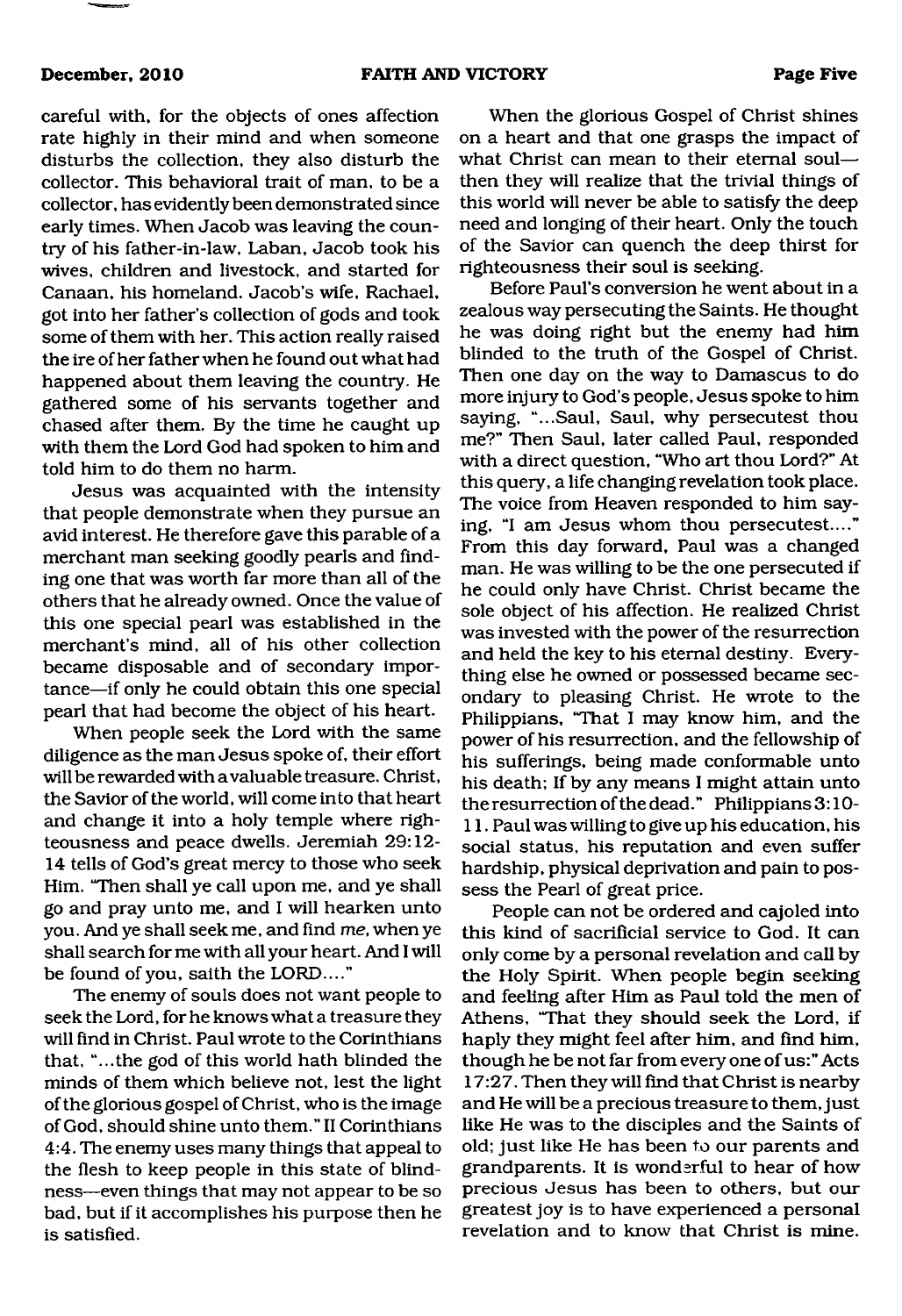### **Page Six**

Like the song by Bro. Naylor says:

Christ is mine, my heart's dear treasure, Greater than all earthly store, Filled with His untold abundance, Yearns not now my heart for more.

Christ is mine, my hope of glory, Anchor of my trusting soul. Holding fast while in the tempest, Stormy waves around me roll.

Christ, the source of all my pleasure, Now in Him my soul doth find, Joy unspeakable, exceeding Earthly pleasures all combined.

Christ is mine, my loving Savior, For He gave His life for me, Ransomed thus from sinful bondage I am His eternally.

> —Bro. Willie E. Murphey wemurphey ©yahoo. com



NC—Dear ones at the Print Shop: Please put me on your prayer list. I had a stroke. Also, put my son, Gary, on the prayer list. We love you all. —Sis. Agnes Burleson

TX—Remember Sis. Jan Wood in prayer. She has a heart condition compounded by other afflictions that is causing her to have difficulty breathing.

KY—Please pray for Bro. Dan Gellenbeck, He has a serious illness that causes him to be very weak at times.

OK—Sis. Sharon Quave is seriously afflicted and appreciates the Saints prayers in her behalf.

IL—Sis. Norma Tiller is grateful to the Saints for their prayers for her sister, Merline Allen, in the last days of her illness. She passed away December 6, 2010.

## **Standing Prayer Requests**

Sis. Agnes Burleson Bro. Gary Burleson Sis. Gladys Cashio Sis. Helen Carson Sis. Genevieve Carver Sis. Elizabeth Corteway Sis. Waneta Creel Bro. Terry Dawson Sr. Sis. Guy Domin Sis. Dorall Forbes Bro. Dan Gellenbeck Bro. Troy Gentry Jaden Howard Sis. Patsy Jordon Sis. Earnestine Jordon Sis. Karoline Kessler Bro. Mark and Sis. Darlene Knight Sis. Virginia Myers Sis. Elsie M. Offerman Sis. Melba Powell Sis. Sharon Quave Bro. Vernon Robinson Sis. Ruth Shehee Sis. Cheryl Smith Bro. Michael Smith Bro. Edward and Sis. Gloria Taylor Sis. Imogene Taylor The Mitch Taylor family Sis. Norma Tiller Bro. Delmar Wilkins Bro. Curtis Williams Sis. Jan Wood

### **SPECIAL REPORTS**

### **CHURCH BUILDING UPDATE—DURHAM, NC**

We are very appreciative of the blessings of the Lord thus far. We are getting very close to the end of the building process. Presently, we are finishing the insulation and sheetrock inside of the chapel and classroom area. Praise His holy name! Now, it is time for the heating and air conditioning system to be installed. We also must replace the septic system as well. We are looking for the Lord to provide. We are asking for any help, support or donations that you may be led to give toward this building project. We thank you for your prayers and support as we continue this great work. You may send your donations to the Church of God:

Pastor Jerry Lennon 3203 NC Hwy. 55 Durham NC, 27713 (919) 740-3748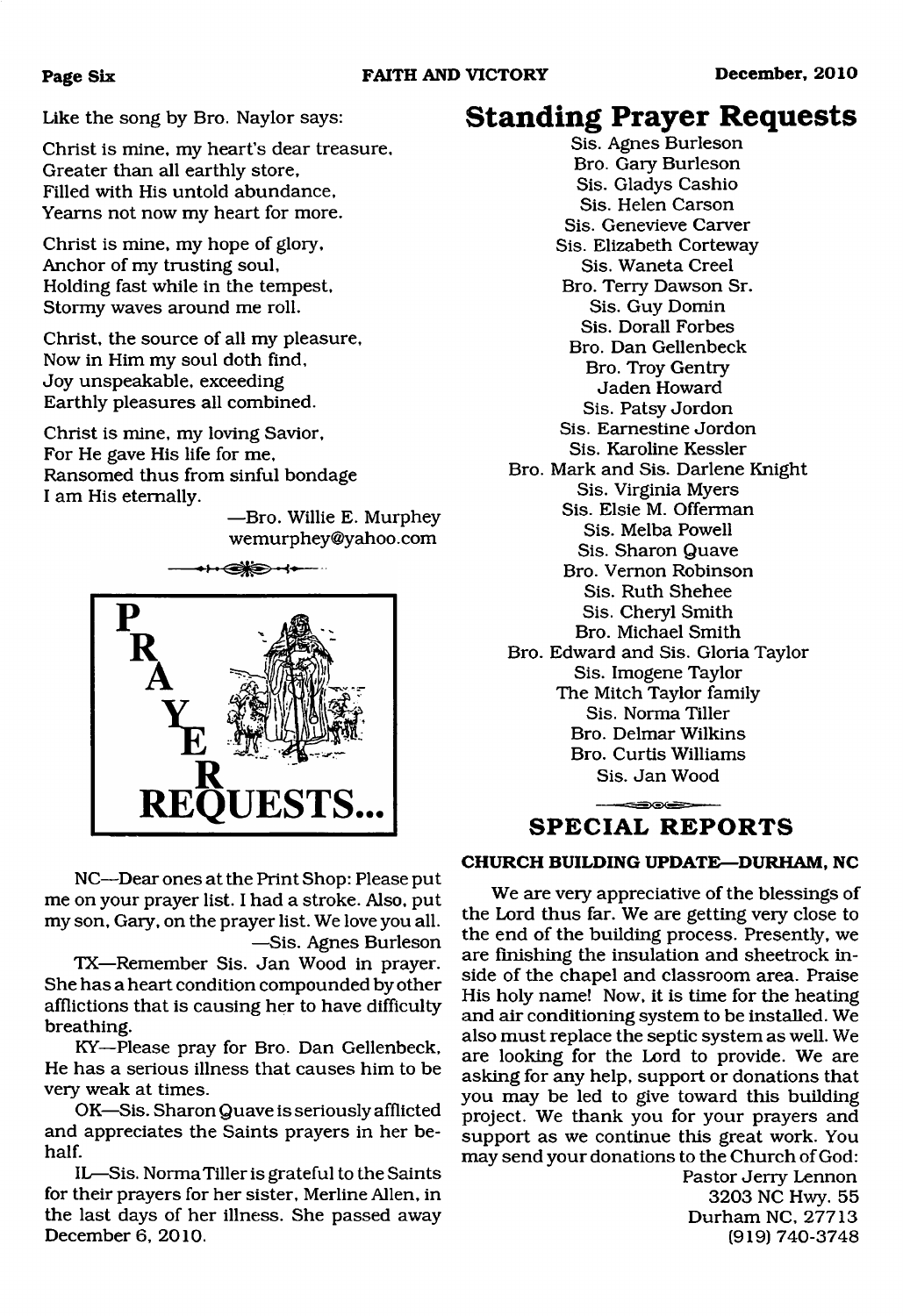



OK—Dear Bro. Willie and Sis. Neta: Greetings in the precious name of Jesus, the glorious Son of God Who loved us and washed us from our sins and keeps us white as snow. I have been a reader and subscriber of the *Faith and Victory* paper since 1942. I was privileged to work in the Print Shop where your grandfather and grandmother, Bro. Fred and Sis. Mary Pruitt, were the overseers of the work there. I am glad that his children and grandchildren have kept it going on until now. It has truly been a servant and a blessing to the Church of God. I am glad also for the many good spiritual books that have been reprinted which were written by the old time Saints. Christian love, —Bro. T. V. McMillian \_\_\_\_\_\_

AL—Dear Bro. Willie and Sis. Neta: Greetings. This year has been eventful for us. First. I had a physical problem for the last three or four months. The Lord healed me! I praise the Lord! I still need prayer for my right hand and left elbow that I hurt in the process of splitting logs. The continuous pounding of the maul and sledge hammer must have damaged some nerves or tendons.

Also, we were blessed with three grandchildren this year. Our daughter, Amber, and sonin-law, Brandon, had a daughter in January. Our son, Warren, and daughter-in-law, Jana, had a son in April. Last week Brandon and Amber were able to finalize the adoption of a newborn baby boy. He was four days old when they got him. Brandon and Amber named him Andrew Jake Martens. These babies are a gift from God.

You would think this was enough blessings for one year. However, the Lord had more in store for us. After more that thirty-eight years of employment with the city of Birmingham, the city offered extra incentives to retire now. After much prayer and seeking the Lord, I decided to retire—effective last week. *(First week of December.)*

Please remember Melonie and me in your prayers as we begin this new chapter in our lives. We are seeking the Lord with great anticipation!

<span id="page-6-0"></span>We pray for you all often,

—Bro. Marshall Whitson

# **Deeper Devotion**

Deeper devotion to God is the craving of every Christian heart. In true devotion to God there is a craving, a longing, an intense desire to do something for Him. It is more, it is a craving, a yearning, a desire to do all that is done purposely and lovingly for God's sake. The devoted soul gives its very best to God. The devout man is not thinking about himself, of doing for himself, of living for himself, but he is thinking of God and doing all he does out of love to Him. He is satisfied only when giving his best.

Jesus said of the woman, "She hath done what she could." Jesus here sets up the measure of true devotion. Devotion goes to the limit—it does all it can. This woman had but one alabaster box. She broke all she had. She did all she could. She did not have two boxes, breaking one for Jesus and keeping one for herself. She broke all she had for Christ. This is devout conduct.

Those truly devoted to God are not only doing something for God, they are doing their best for Him. Devotion is not an emotion, it is not having glowing thoughts about God, or talking eloquently about Him, but it is doing something for Him. It is a fixed habit of the mind. It permeates the whole life and shapes every action. It consists in a readiness to do all it can, not heeding the cost. The disciples rebuked the woman for the waste. Devotion knows no waste when done to Jesus. All that is done for self appears as waste, but that which is done for Christ is expended in the best manner and to the best purpose possible.

The devoted soul loves and sees the object of its love in everything. This is the measure of our devotion. Ifyou do not have thought of God in all you see and enjoy, you need be more devoted to Him. In all blessings and afflictions you will see the hand of God. You will find a joy in suffering and sacrificing for His sake. Those who are devoted to God are much given to prayer. To be alone with God is their highest enjoyment. They abhor all formality. They seek greater depth of heart in prayer. Oh, God, give thy people greater depth of heart in prayer.

—By C. E. Orr from *"The Path of Life"*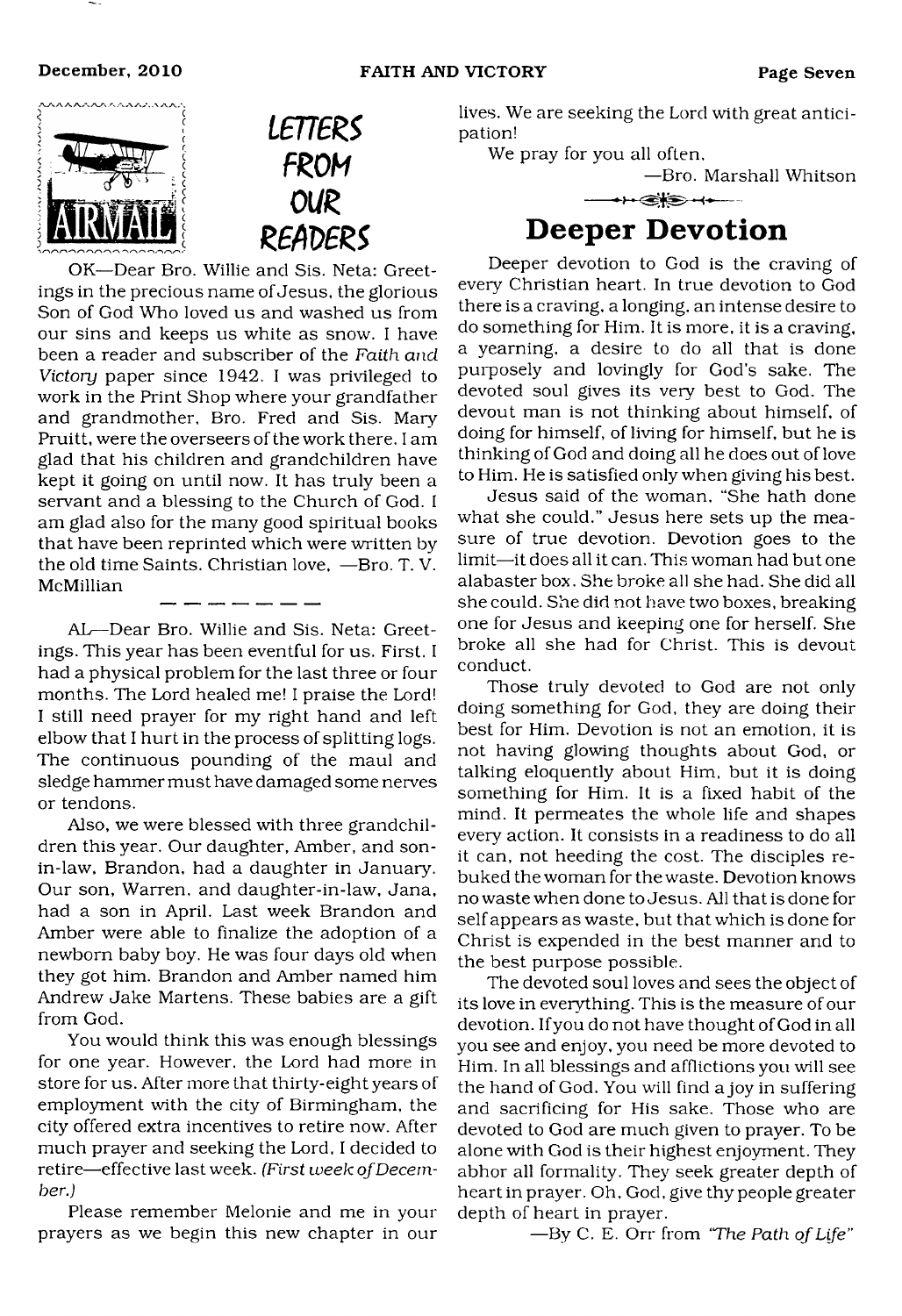

**Patsy Ruth Taylor Doolittle** was born on June 11, 1928 in Guthrie, OK to her parents Sam and Evelyn Taylor. She passed away peacefully on December 19, 2010 surrounded by family at the home of her daughter Sherrill Doolittle Kearney Creek.

On August 19, 1946 Patsy was married to Melvin Francis Doolittle of CA at her parents home in Guthrie, OK. After the wedding Patsy and Melvin left for California to begin their life together.

After living in Lynwood, CA for six months they moved to Loranger, LA in March 1947 to enter the business of dairy farming with his sister and brother-in-law, Ruby and Merrill Williamson.

To the union of Patsy and Melvin were bom three children, Melvin Dale, Sherrill Ann and Nelson Ellis. Patsy was preceded in death by her husband of eleven years. Melvin Francis Doolittle, her parents Sam and Evelyn Taylor, and a brother Sammy Taylor.

She is survived by her two sons, Melvin and his wife, Elaine, Nelson and his wife, Genece, and her one daughter Sherrill and her husband, Bob; two sisters, Marilyn Cota of CA, and Linda Probst of Edmond, OK; ten grandchildren, twelve great grandchildren, and numerous nieces and nephews.

Patsy loved flowers and grew up working and helping in her father's greenhouse and florist. In later years she once again worked as a florist in Hammond, LA and later in Metairie, LA. One of the joys of her life was watching some of her grandchildren become involved in flowers as a florist and in horticulture.

She demonstrated a simple faith in God and found joy in singing and serving Him.

Memorial services and interment were at Oak Grove Church of God near Loranger, LA on December 21. Bro. Steve Elston and Bro. Michael Williamson officiated at the services.

### **Note of Thanks**

The family appreciates the cards, flowers, thoughts and prayers that were given in our time of bereavement.

May God bless you. —The Family.

**Travis Lavon Johnson** was the only son and second child of Odessa Delores Johnson and Jewel Leon Johnson. Shortly after his birth inOkeene, Oklahoma, the Johnson family moved to Wichita, Kansas. There, young Travis grew up in the neighborhood, attending the Church of God at Wichita, Kansas worshipping with Pastor Lewis Williams.

He often spoke affectionately of one of his Sunday school teachers, Sis. Cornelia, who taught him about God and Salvation. He was nine years old when he was saved. He began his education in grade school at Isely and Fairmount Elementary in Wichita, and Benton Elementary in Benton. He returned to Wichita to attend Brooks Junior High. He graduated from Wichita Heights High School with the Class of 1970. He attended welding school in Kansas and became a certified welder.

At age 19, Bro. Travis moved with his family to California and lived in San Bernardino. He often told the story of crossing the border into the Golden State and saying, "I think I will find my wife, in California." The Johnson family worshipped with Pastor Calvin Hobbs at the Church of God in San Bernardino. Bro. Travis hired into Kaiser Steel in Fontana. During those same years he traveled throughout the state of California attending revivals and camp meetings. On his travels, he would often pass out tracts to the people he met along the way.

A few years earlier, in 1969, Bro. Travis and his older sister Luvenia drove their grandparents across the United States and Canada. This trip is when he met Ms. Alice Chandler, who would later become his wife. He proposed and she said yes. The glorious day came in 1974 on June 29th in Bakersfield, California. He married Ms. Alice P: Chandler, the love of his life. After they married, their first little girl Alicia was bom in 1976. At that time Bro. Travis was so overjoyed he said, "I want five!" The Lord answered his prayer, and over the next 11 years he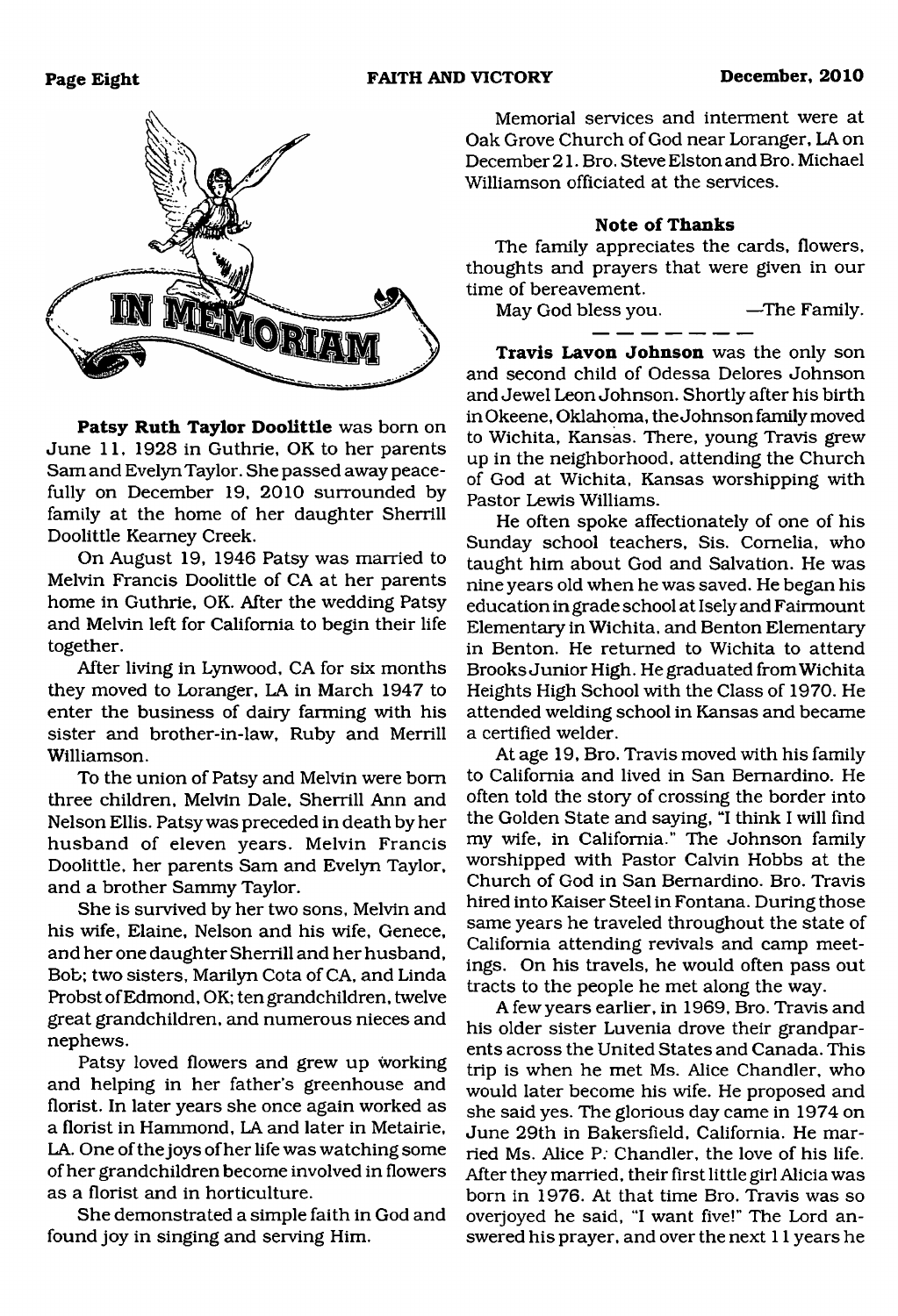was blessed with four more children: Travis, Aaron, Alillia and Bryce.

Bro. Travis perfected his trade as a welder in the Forge and Weld Shop at Kaiser Steel in Fontana, CA for 13 years. Bro. Travis left Kaiser in 1983. He began his tenure at San Bernardino Steel in 1989 where he welded and completed his training to become a fitter. Over the next 22 years, 11 months, and 20 days Bro. Travis welded and fitted beams for many of the highrise building in Southern California, one of which is Disney's Concert Hall, The REDCAT, in downtown Los Angeles.

Above and beyond his trade, Bro. Travis was a powerful man of God. He lived for the work of the Lord, his wife and his family. He was called to the ministry in 1985. When he got the call, he promised the Lord that he would "do his best." Bro. Travis and his wife were the Pastors of both the Los Angeles and Baldy Mesa congregations. Bro. Travis carried a special burden for all the men on his job. He often went and prayed for them when they were sick, and shared the Gospel at the lunch table. He was known for spending the end of each lunch break in prayer.

Bro. Travis Johnson is preceded in death by his praying mother, Sis. Odessa Johnson. He is survived by his devoted wife of 36 years, Mrs. Alice Pennelope Johnson of Phelan, CA, and his five children: his daughter Alicia Johnson of Phelan, CA; his son Travis with his wife Erika Johnson of Auburn, WA; his son Aaron Johnson of Phelan, CA; his youngest daughter Alillia Johnson of Oakland, CA; and his "number five" Bryce Johnson of Phelan, CA. He is also survived by his father Jewel Johnson of Apple Valley, CA; his sister Luvenia Johnson-Ivy with her husband Dwight of Apple Valley, CA; and his sister Lucinda Grevious with her husband Jarvio of Sacramento, CA. He will be missed by a host of nieces, nephews, family and friends whom he claimed as his children, and his dear niece, Collette Beed. He also leaves two dear congregations in Baldy Mesa and Los Angeles, CA. He leaves his fervency for the Word of God to all who knew him.

Funeral services were held at 10:00 a.m. on Saturday, November 27, 2010, at Church of God Baldy Mesa. Officiating was minister Sis. Alicia Johnson of Baldy Mesa, his daughter. Pastor Paul Phillips, of Pacoima, CA, Master of Ceremonies along with many other pastors and ministers.

Interment was at 10:00 p.m. Thursday, December 2, 2010, at Desert View Memorial Park, Victorville, CA under the direction of High Desert Funeral Chapel.

### **Note of Thanks**

We thank you for your love, prayer, care and sacrifice. To reach us, email [pastorx2@hotmail.com](mailto:pastorx2@hotmail.com) or call (760) 261-2564 and leave a message.

—The Family of Pastor Travis Johnson

### **THEY CAME**

Young and old, black and white, Red and brown, By two's, by three's, and four's Mothers and fathers with their young

They came. A multitude, yes Many we've never seen before, Inside, outside, and all around the door.

The workmen in their suits, Melted hearts a plenty The things they shared touching everyone And yes, shed tears, a many.

The tabernacle was beautiful, It was truly fit for a king With cathedral window lighting And the floor, a grassy green.

His precious wife had strength to tell About one she loved so dearly; Their love was beautifully entwined, Their life, a true love story.

About her husband's dedication, How he fasted and how he prayed For those at home and those abroad That people everywhere might be saved.

His children rose to their feet In honor of their Dad; To sing, to praise, and to tell Of the wonderful love they all had.

So many good things we heard that day, His own daughter gave the eulogy; Her face was aglow, her words precise, Her wisdom profound as could be.

Oh, it was a beautiful sight, And yes, spirit filled; You would have thought the angels came Upon that holy hill.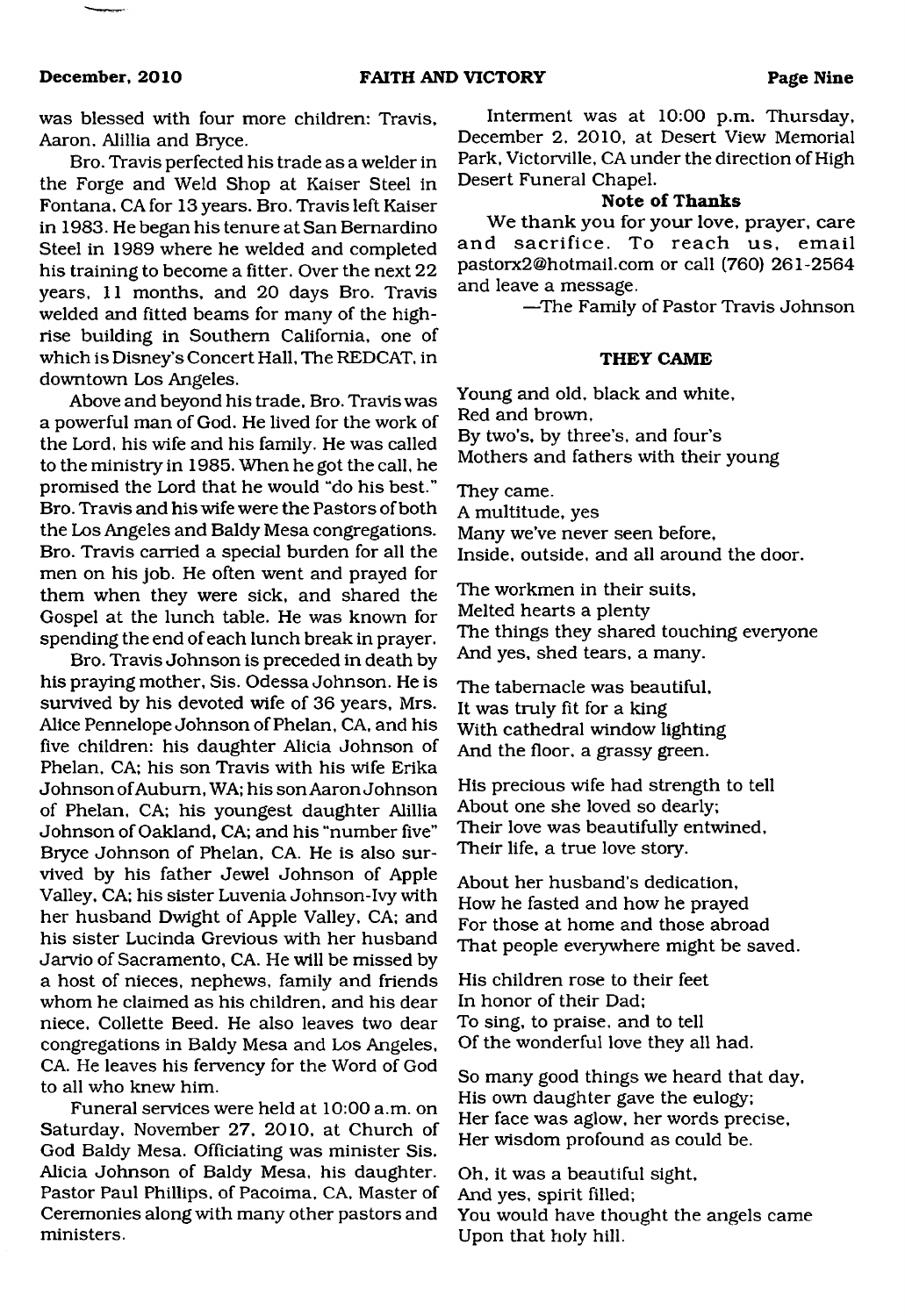### **Page Ten FAITH AND VICTORY December, 2010**

Yes the ground was holy, Many felt it and wept; Because the name of Jesus An humble servant kept.

His name was Bro. Travis Johnson, Some called him "Rev" or Pastor; A pastor he was, wherever he went. Seeking lost sheep for his Master.

Let's suppose the chimes rang In Heaven up above; To witness a true soldier coming home To receive his great reward.

Oh the singing, weeping and rejoicing We had it all that day; It was really hard to leave the place But we had to come away.

Just think how grand it will be To meet again someday; In that sweet home beyond the blue, Where we'll forever stay.

Just to be at home with Jesus Our Savior, Lord, and King In our blessed eternal home above Where we'll let the praises ring.

No tears, no pain or sorrows, No more sad good-byes, And with loved ones gone before We'll meet beyond the skies.

With continual rejoicing, Singing, shouting forever more, We'll have a brand new body! On God's celestial shore.

Glory, glory, glory! Hallelujah to the Lamb! Glory, glory, Hallelujah! I'm so glad His child I am.

We say, "Thank you Bro. Travis," You've blessed us in life and in death You did not fail one moment, You always did your best,

Until you were caught away, A mystery hid from us— To be revealed some blessed day When we lay down this robe of dust.

In loving memory of one of the greatest men who walked the face of this earth, one who lived the Gospel everyday! —The David Pierro family

# <span id="page-9-0"></span>**THE GIFT OF SONG**

### **By Bro. Leslie Busbee**

I thank the Lord for the gift of song To brighten in this world of care: The harmonies it brings along For all our weary hearts to share.

Down through the ages there have been Enlightened souls inspired to write The wondrous songs our hearts to win And help us in the Christian fight.

Though there are songs of worldly tone That praise this earthly realm of sin: Thank God for sacred songs I've known That honour Him, His praise to win.

And once I sang the worldly song, The praise of foolish hearts to gain; But when I turned from sin and wrong Sweet godly hymns began to reign,

And I would sing for Christ, my King The sacred hymns already known, And joined with other saints to sing The songs that please the Lord alone.

And ever since, new songs I've learned Are deeply bedded in my mind Until today a treasure earned Within my spirit is entwined.

And with each day the songs resound To fill my heart with peace and rest. Provoking greater love to 'bound T'ward Christ the One I love the best.

I sing for Him and praise His name With songs of His redeeming love, Far, far above this world of shame With Him whose hope I'm dreaming of.

Sing, sing, my fellow mortal friend Of God the Father and His Son Until this earthly life shall end And Heaven's crown at last you've won!

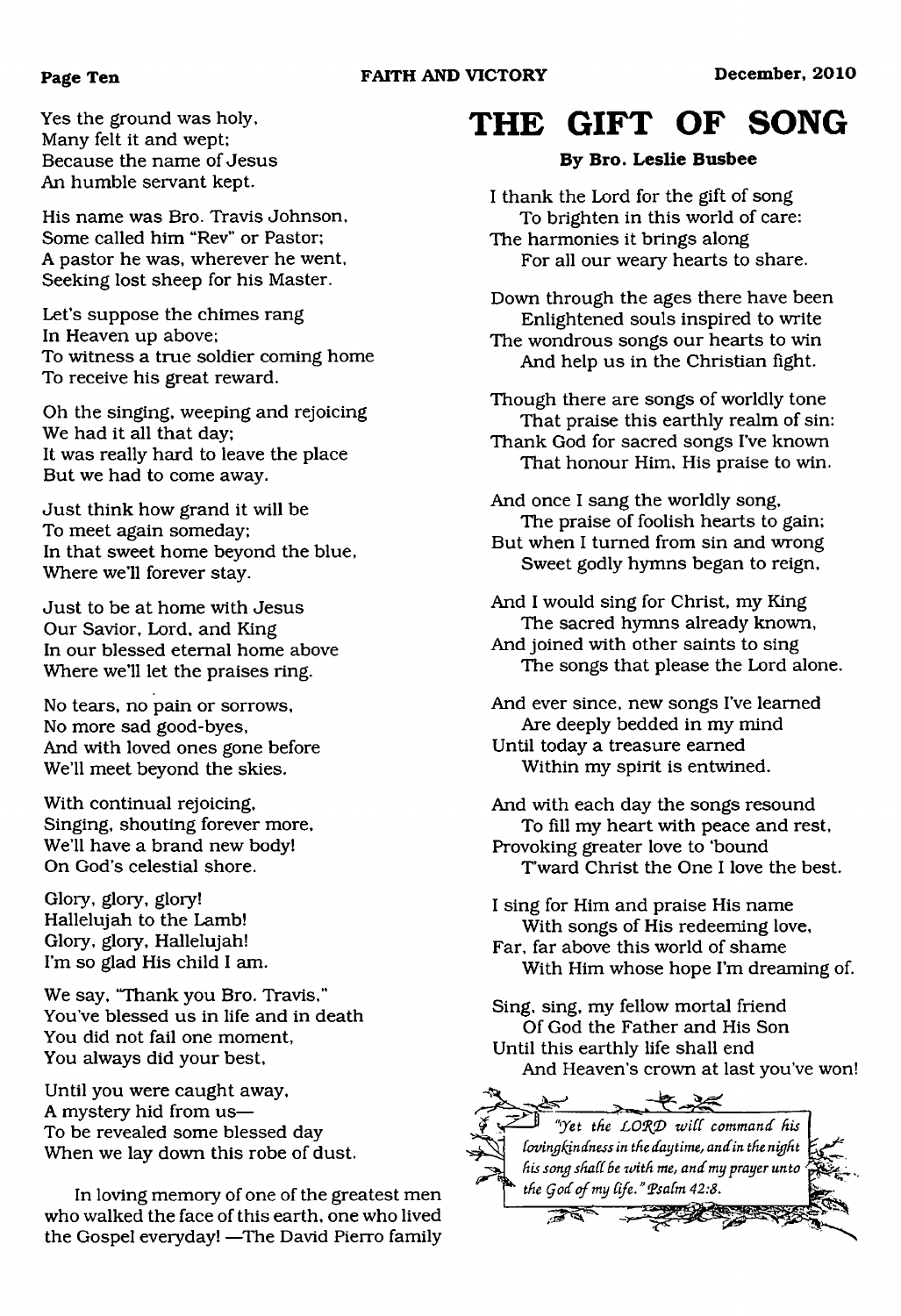### **Building Blocks of Faith**

(Continued from page three.)

Sometimes it is easier to believe in God than to believe in ourselves, but there are abundant reasons why we should have faith in ourselves. If we know we are sincere, earnest and trying to do God's will, if we know our purposes are right purposes and our actions are based on such purposes, we have an excellent foundation for faith in ourselves. I do not mean faith in ourselves apart from God, but faith that God and we are partners, that God and we can accomplish what is necessary to accomplish. God does not want us to go through life like shrinking criminals. He wants us to walk out boldly on the highways of life, unafraid that He will fail us and unafraid that we shall fail. We need self-respect. We need to have confidence in ourselves, in the sincerity of our motives, in our just and right intentions.

Again, we should have faith in God's respect for us. It is not humility to call ourselves "worms of the dust." We are men and women. We are sons of God. We are somebody. We are worthy of God. Jesus said, "They shall walk with me in white for they are worthy." To be sure there is a standpoint from which we should consider ourselves unworthy and unprofitable. That is not an attitude of self-depreciation. It is only recognizing facts. Nevertheless that is only part of the truth. We have wonderful possibilities. We are wonderful beings. God counts us worthy to stand in His presence before His throne. There is therefore no need that we should go through life in sackcloth and ashes bewailing what we are. We should recognize that God respects us and esteems us. He would not have sacrificed His Son for us had this not been true.

We should have faith in our Christian experience. I have seen many downcast, doubting people. When I asked them what is the matter, some said, "I don't feel right." When I asked, "Why don't you feel right?" some answered, "I don't know, but I don't feel right."

Reader, you may have the same experience. Perhaps *you* don't feel right. Well, what of it? Your emotions are not the test of your spiritual state. Some people feel bad physically when there is very little wrong with them, perhaps nothing of any consequence. Others may feel all right when they are in the grasp of a deadly disease. Just so spiritually. You cannot tell by your emotions what is your relation with God. Your emotions were never intended to be evidences of your spiritual standing. We must stand by faith, learn to exercise faith, learn to live by faith. Judge yourself righteously. Do not let your feelings master your faith. Make your faith master your feelings. As a general thing, when you believe right you will feel right, but very often faith is based on feelings instead of on realities. It does not matter so much how you feel. How *are* you? This is to be settled by your faith, quite apart from your feelings, and when you settle it, leave your feelings out of the question as evidence.

We should make a practice of building into our lives every day the building blocks of faith; not building blocks of doubts and fears, anxieties and worries. There are plenty of these building blocks of faith to be had. We shall have more to say upon this subject further on. In learning to build with these building blocks of faith, we learn the *Secret of the Singing Heart,* of a joyful, happy Christian experience, of certainty for the future and just as much certainty for the present.

|                            | FAITH AND Order Blank VICTORY                                                                                                                     |                      |
|----------------------------|---------------------------------------------------------------------------------------------------------------------------------------------------|----------------------|
| $\mathbf{R}^{\prime}$<br>0 | \$5.00 PER YEAR (11 Issues)                                                                                                                       |                      |
| VICT<br><b>AND</b>         | Mail this form to start or renew your own<br>subscription $-$ give a friend a gift $-$<br>or do both! It only takes a minute.<br>Your Name $\_\_$ | FAITH AND VICTORY    |
| <b>ITH</b>                 |                                                                                                                                                   |                      |
| FA                         |                                                                                                                                                   |                      |
|                            | $Phone \_$                                                                                                                                        |                      |
| VICTORY                    | Start or renew my<br>Faith and Victory subscription.                                                                                              | <b>FAITH AND</b>     |
| AND                        | Send a 1-year gift subscription<br>to the person named below:                                                                                     |                      |
| <b>FAITH</b>               | Gift to $\_$                                                                                                                                      |                      |
|                            | Address <sub>—</sub>                                                                                                                              | <b>VICTORY FAITH</b> |
|                            |                                                                                                                                                   |                      |
| <b>AND VICTORY</b>         | Mail Order Blank and remittance to:                                                                                                               | $\sum_{i=1}^{n}$     |
|                            | <b>Faith Publishing House</b>                                                                                                                     | <b>VICTORY</b>       |
| <b>FAITH</b>               | Р. О. Вох 518                                                                                                                                     |                      |
|                            | Guthrie, OK 73044<br>12/10<br>FAITH AND VICTORY FAITH AND VICTORY                                                                                 |                      |